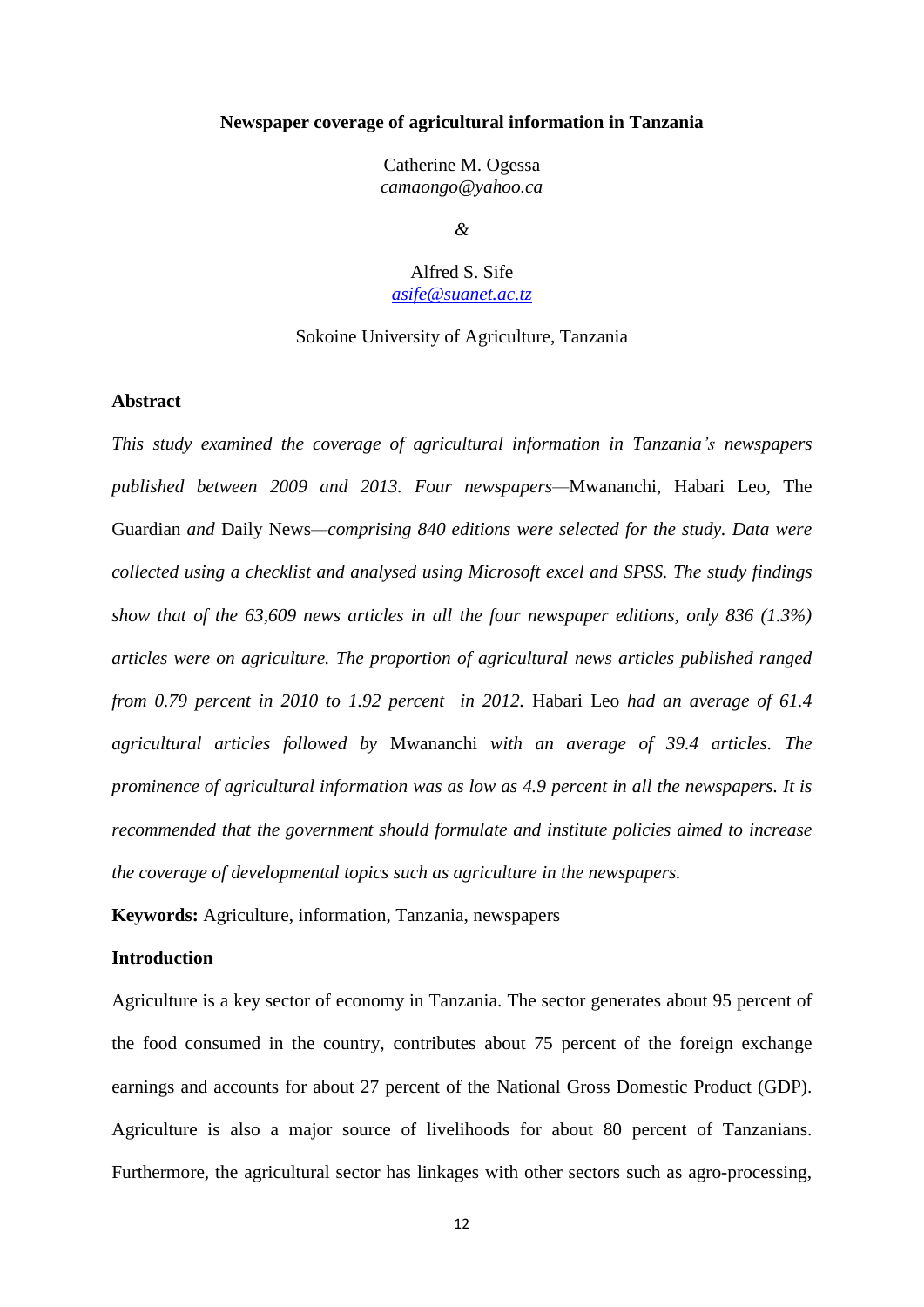provision of raw materials to industries and serves as a market for manufactured goods (URT, 2012; PADEP, 2010). However, the performance of agriculture in Tanzania and many other developing countries is constrained by numerous factors such as the low use of improved seeds and fertilisers, over-dependence on rainfall, reliance on old farming methods, unpredictable and unfavourable weather and climate, poor physical infrastructures such as roads, poor post-harvesting systems, low adoption of research technologies and innovations, poor markets and prices, ineffective implementation of agricultural policies, and weak research-extension-farmer linkages (Kumar *et al.,* 2011).These challenges are often aggravated by inadequate access to relevant and up-to-date agricultural information by farmers, extension workers, researchers, policy-makers and other actors in the sector (Sharma, 2011; Sife, 2014).

Agricultural information encompasses aspects such as the availability and the use of fertilisers and improved variety of seeds and seedlings, feeds, plant protection chemicals, agricultural machinery and equipment as well as information on soils and water availability. It also encompasses information on pests and weed control, harvesting and post-harvest processes and storage, markets and prices, climate and weather, transport facilities as well as credits and loans. Timely access to reliable agricultural information enables farmers to improve their productivity through the deployment of good practices such as timely preparation and planting of farms, increased use of fertilisers and improved seeds and seedlings, reduced input costs, increased sales of agricultural produce, adoption of modern farming equipment and machinery as well as proper processing and storage of crops.

Studies conducted in Tanzania and elsewhere have reported inadequate accessibility to agricultural information by farmers and other stakeholders. According to Mtega and Benard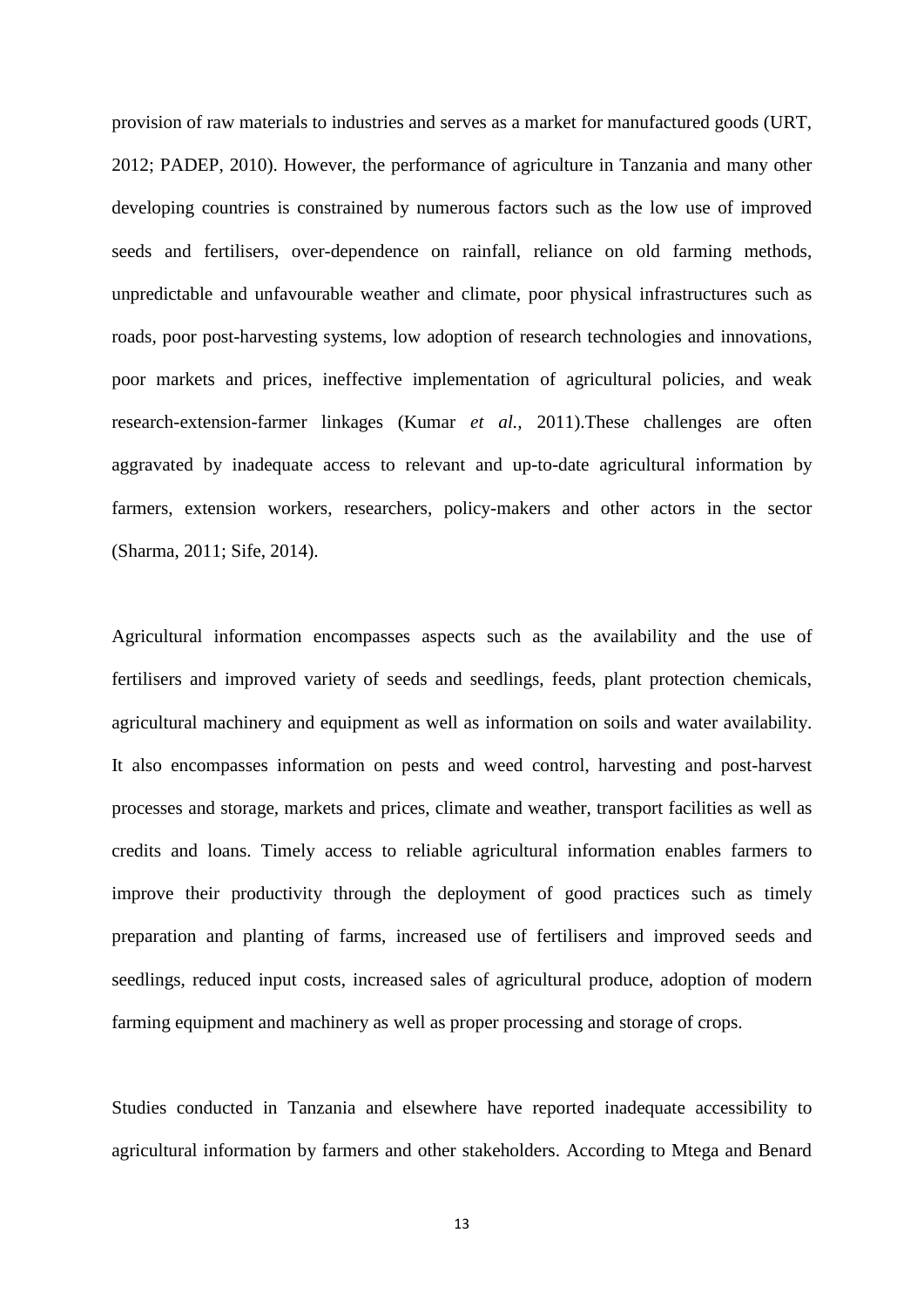(2013), access to agricultural information in Tanzania"s rural areas is constrained by poor and unreliable communication infrastructure, high illiteracy levels, poverty, lack of electricity, and high costs of information and communication technologies (ICTs) services. Babu *et al*. (2011) identified unavailability of appropriate content, unawareness of available information sources and untimely provisions of information as major constraints in India. In Nigeria, farmers' access to agricultural information is constrained by financial problems, inadequacy of facilities and unavailability of relevant information (Daudu *et al.*, 2009). In Uganda, farmers have low access to agricultural information mainly because of language barriers and the inability to share information (Byamugisha *et al.*, 2008).

The traditional approach of disseminating agricultural information through extension services has also experienced several shortcomings in many developing countries. There have been weak linkages between researchers, extension workers and farmers. In some cases, blame has been heaped on the high ratio of agricultural extension officers to farmers. As such, the majority of farmers remain un-accessed by extension workers. There are also inadequate operating resources and fiscal sustainability. Other agricultural actors such as researchers, policy-makers and the business community also lack access to the necessary agricultural information. This calls for the use of other communication channels such as the mass media to enhance the dissemination and sharing of agricultural information. Mass media are communication channels that can disseminate information to wide audience within a short time. Such media can, therefore, create awareness to the public about particular issues at which many people may easily become informed. According to Oladele and Boago (2011), mass media have been effective in settings outside the reach of the regular extension services.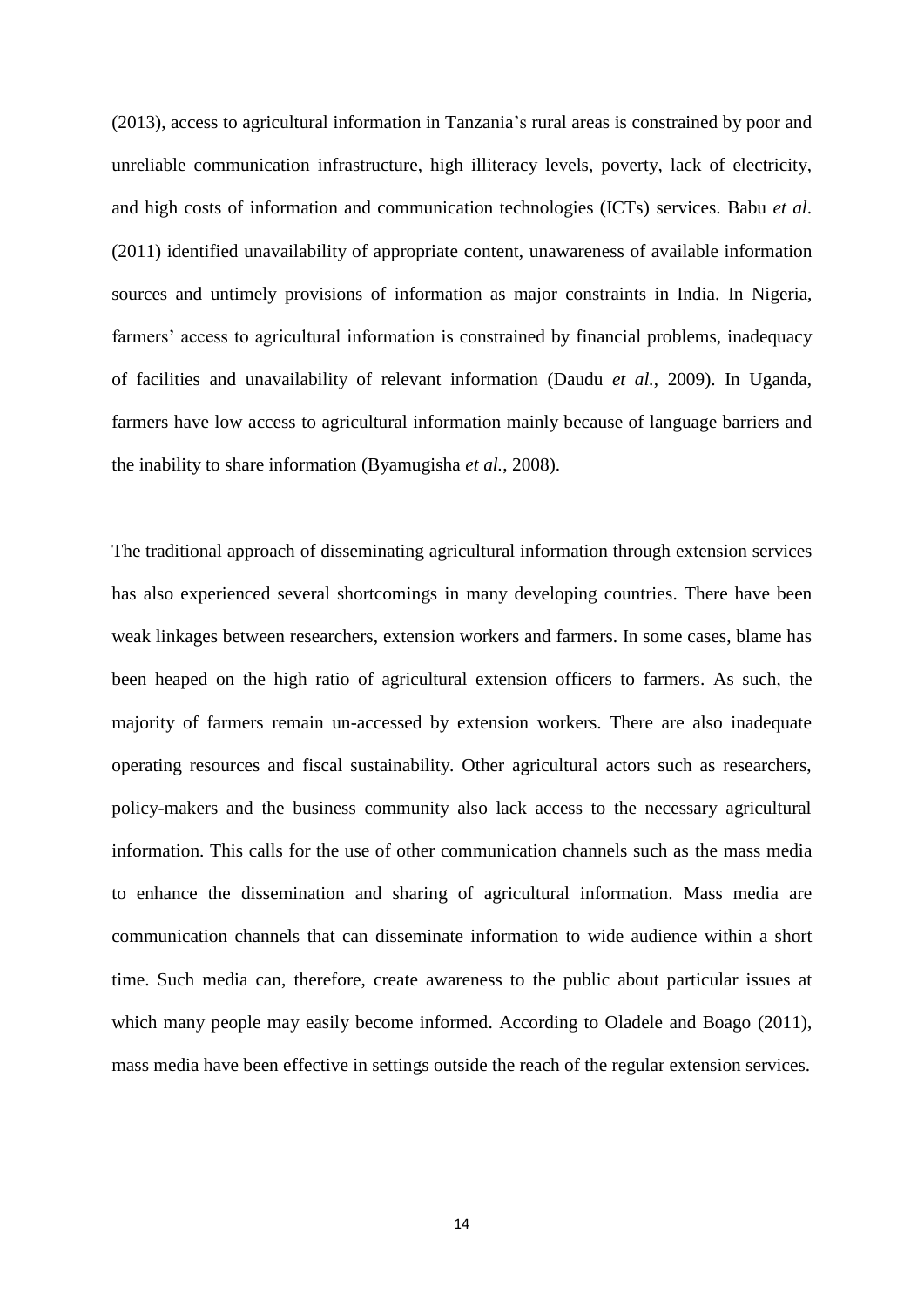The majority of people in the developing world still rely on the "traditional mass media" such as newspapers, radio, and television; thus bringing a probability that these three media sources can be effective channels for disseminating agricultural information (Nazari & Hassan, 2011). Furthermore, mass media have the capacity to uplift the knowledge and change people"s behaviour by drawing their attention to particular issues (Hassan *et al.,* 2009; Kayode & Adeniran, 2012). Although radio and television are the quickest types of mass media to reach a wide audience, newspapers have additional advantages of being in permanent form, carrying more information, and often being more authoritative (Aiyesimoju & Awoniyi, 2012). Newspapers are periodical publications containing informative articles, editorial views, analytical articles, advertisements, special reports, pictures and cartoons. Newspapers can also provide sustained and prominent coverage on a particular subject and they are very important in inducing the public to change attitudes, become more aware, increase knowledge and skills, and learn on different topics including those on agriculture. Therefore, newspapers play a noteworthy role of disseminating developmental messages including agricultural information.

Despite the noteworthiness of the role newspapers play in disseminating information to the public, there are concerns in many countries that newspapers tend to prioritise advertisements, politics, entertainment, and crime events while ignoring developmental topics such as agriculture (Narayana & Kumar*,* 2009). A study carried out in Nigeria revealed that the degree of prominence accorded to agriculture by newspapers was very low. Only 36 (4.8%) out of 750 news items on agriculture were published on the front pages (Okarie & Oyedepo, 2011). In Botswana, Oladele and Boago (2011) reported that public newspapers provided less coverage to agricultural news than private newspapers. Generally, agricultural information has suffered limited coverage in newspapers.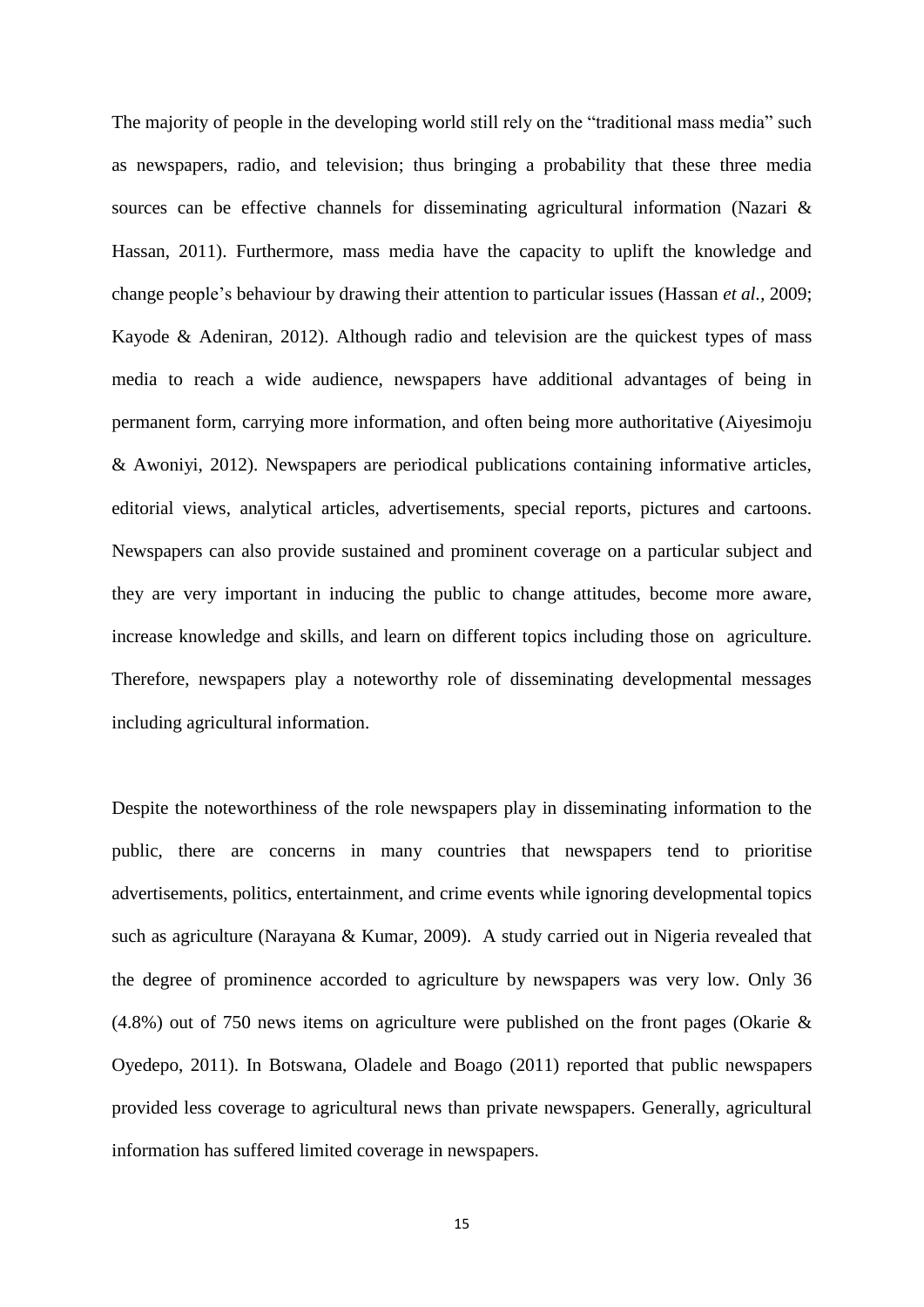In Tanzania, the number of registered newspapers has increased tremendously in the past few years. By 2014, there were over 800 registered newspapers in the country with varying publishing frequencies. Some newspapers publish their editions daily, some weekly and some monthly (MCT, 2015). Some of these newspapers are government-owned whereas others are private-owned. Some newspapers are published in Kiswahili whereas others are published in English. Although there are general concerns that the coverage of important developmental information such as agriculture in Tanzanian newspapers is low, there is hardly empirical evidence to verify such claims. The present study, therefore, examined the coverage of agricultural information in newspapers. Specifically, the study established the frequency and prominence (the priority given to agricultural news in the newspapers) of agricultural information in the Tanzania's newspapers.

#### **Methodology**

A content analysis was carried out in November 2014 to examine the frequency of reporting agricultural issues in newspapers and the prominence given to agricultural issues on newspaper pages. The contents considered included news articles, feature articles, editorial articles, analysis articles, reports, letters to the editors and pictures. Data were gathered from newspaper issues published between 2009 and 2013 obtained from the Sokoine National Agricultural Library, Morogoro Regional Library, Mzumbe University Library, and VETA library in Morogoro. These five years were covered because Tanzania introduced a five-year programme known as *Kilimo Kwanza (*literally Agriculture First) in 2009, which extended to 2013 that provided special emphasis on agricultural development in the country. It was, therefore, expected that various media types including newspapers would have given serious coverage to agriculture to support the programme.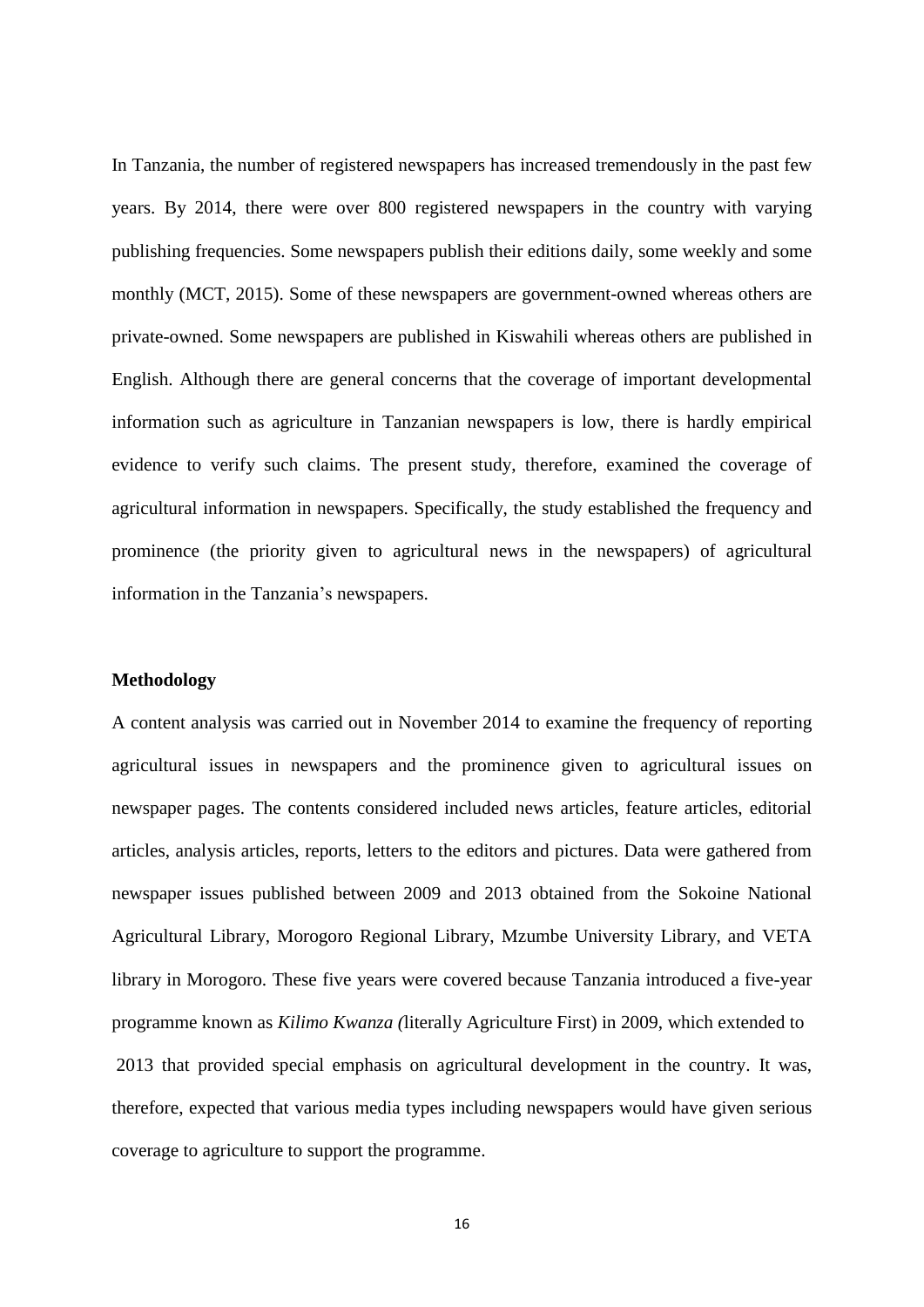Daily newspapers were first grouped into private and state-owned. A sample of four daily newspapers, two from each category, was purposively selected based on their magnitude of circulation and readership (Allyoucanread, 2014; TMF 2012; MCT, 2010). The selected newspapers were *Mwananchi* and *Habari Leo,* which are published in Kiswahili as well as the *Guardian* and the *Daily News* which are published in English. *Mwananchi* and the *Guardian* are privately-owned newspapers whereas *Habari Leo* and the *Daily News* are stateowned. Newspaper editions were selected in stages for the study. Initially, six months were systematically selected in each year followed by random selection of one week in each month. This brings to 42 days of each year under review that were selected for the study, hence making a total of 210 days for the five years for each newspaper. Finally, 840 newspaper editions were covered in all the five years. Simple descriptive statistics were used to determine the frequency of agricultural information occurrence in the newspapers. The Wilcoxon Signed Ranks Test was used to compare English and *Kiswahili* newspapers as well as making comparisons between one newspaper and another. The Friedman Test, on the other hand, was used to make comparisons among all four newspapers.

# **Results and Discussions**

The study findings in Table 1 indicate that of 63,609 news articles that were published in all the four newspaper editions for five years, only 836 (1.3%) articles were on agriculture. The proportion of agricultural articles published ranged from 0.79 percent in 2010 and 1.92 percent in 2012.This suggests that agricultural information received very little attention in Tanzania's newspapers during all the five years under review. In other words, Tanzania's newspaper role of educating and informing the public on agriculture, which is a very important sector of the economy, remains rather limited. These findings are consistent with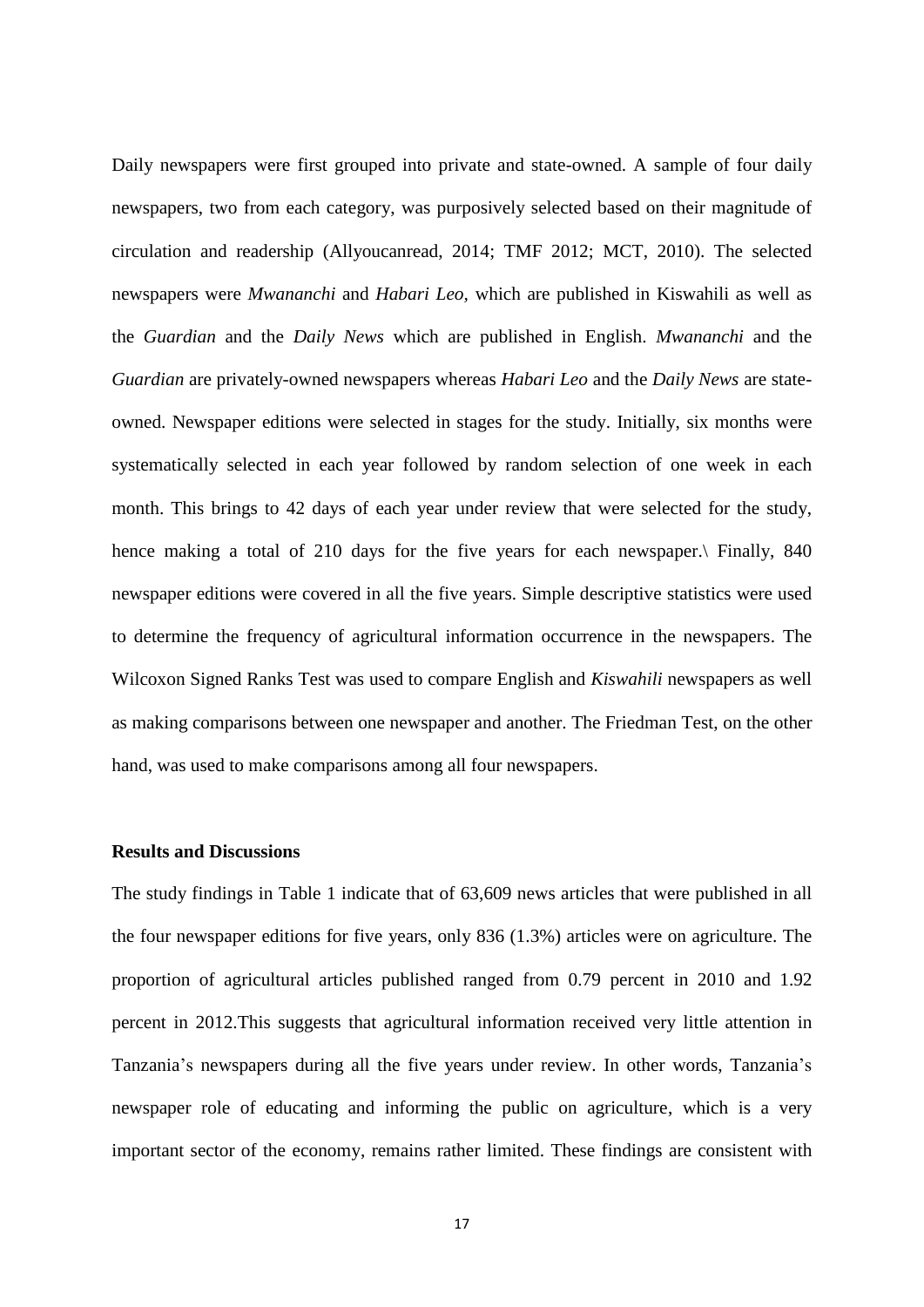those of other studies (Ovwigbo & Orogun, 2013; Sitton *et al.,* 2001; Okorie & Oyedepo, 2011), which exposed the narrow picture of agriculture in newspapers in various countries.

| Year         | <b>Newspapers</b> | No. of news | No. of agricultural |
|--------------|-------------------|-------------|---------------------|
|              |                   | articles    | news articles       |
| 2009         | Mwananchi         | 2880        | 24(0.8)             |
|              | Habari leo        | 2677        | 64(2.3)             |
|              | The Guardian      | 3465        | 14(0.4)             |
|              | Daily News        | 3542        | 21(0.5)             |
| Sub total    |                   | 12564       | 123(0.9)            |
| 2010         | Mwananchi         | 3058        | 24(0.7)             |
|              | Habari Leo        | 2616        | 37(1.4)             |
|              | The Guardian      | 3528        | 14(0.3)             |
|              | Daily News        | 3535        | 26(0.7)             |
| Sub-total    |                   | 12737       | 101(0.7)            |
| 2011         | Mwananchi         | 3259        | 35(1.0)             |
|              | Habari Leo        | 2933        | 53 $(1.8)$          |
|              | The Guardian      | 2936        | 53 $(1.8)$          |
|              | Daily News        | 4102        | 34(0.8)             |
| Sub-total    |                   | 13230       | 175(1.3)            |
| 2012         | Mwananchi         | 3171        | 71(2.2)             |
|              | Habari Leo        | 2701        | 69(2.5)             |
|              | The Guardian      | 2784        | 42(1.5)             |
|              | Daily News        | 3682        | 55 $(1.4)$          |
| Sub-total    |                   | 12338       | 237(1.9)            |
| 2013         | Mwananchi         | 2792        | 43(1.5)             |
|              | Habari Leo        | 2599        | 84 (3.2)            |
|              | The Guardian      | 4311        | 40 $(0.9)$          |
|              | Daily News        | 3038        | 33 $(1.0)$          |
| Sub-total    |                   | 12740       | 200(1.5)            |
| <b>Total</b> |                   | 63,609      | 836(1.3)            |

**Table 1: Distribution of agricultural news articles for each year**

Figures in brackets represent percentages

*Habari Leo* had a relatively higher proportion (2.3%) of agricultural articles in all the five years under review followed by *Mwananchi* (1.3%)*.*On average for all the five years, *Habari Leo* had 61.4 articles followed by *Mwananchi* with 39.4 articles, The *Daily News* had 33.8 articles and *The Guardian* had 32.6 articles (Table 2). This is, perhaps, because both *Habari Leo and Mwananchi* newspapers are published in Kiswahili which is the lingua franca in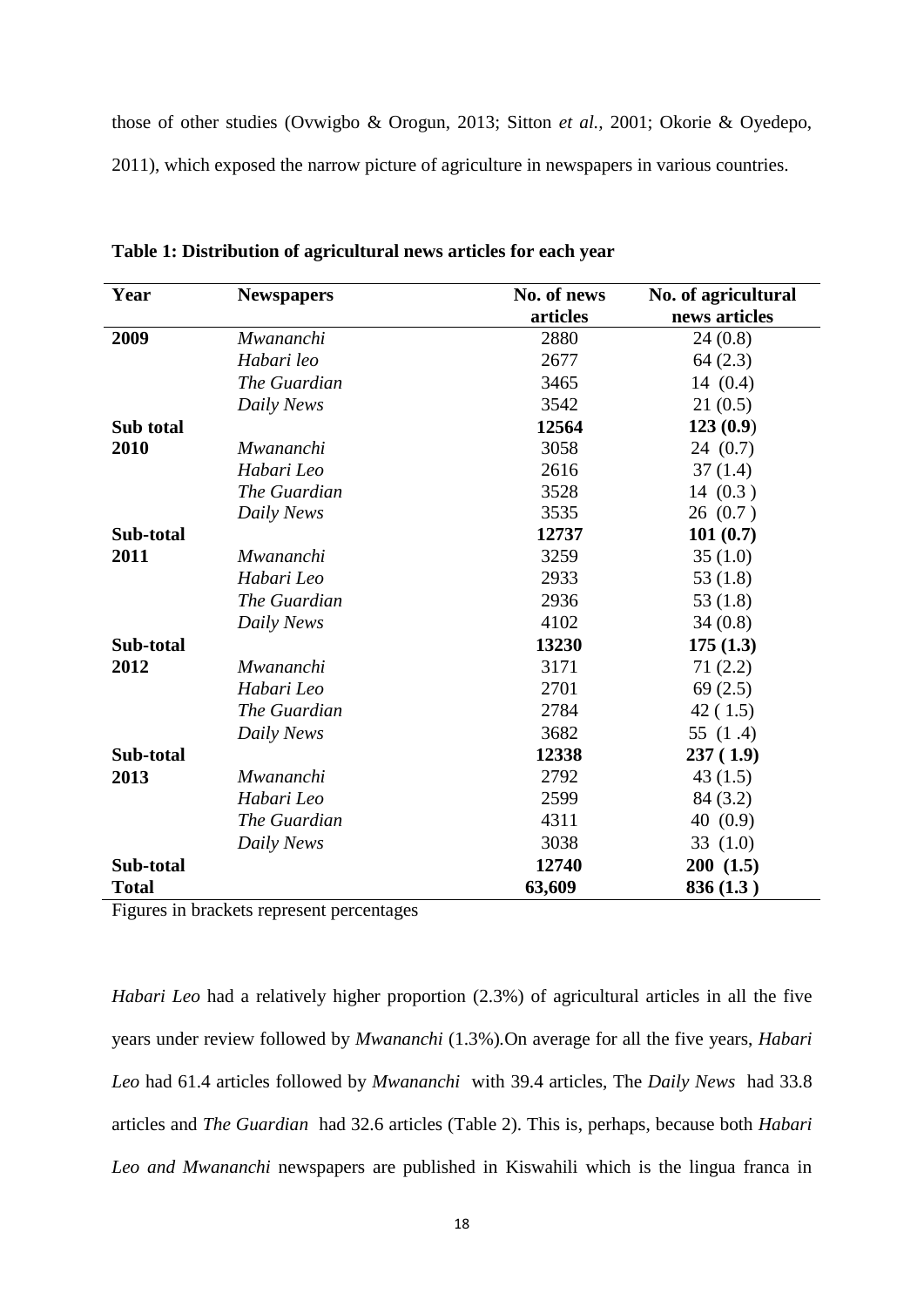Tanzania. In addition, *Habari Leo* is a state-owned newspaper and is somehow serviceoriented. The study findings indicate further that even for the English newspapers, the *Daily News* had a relatively better coverage of agricultural issues than the *Guardian* newspapers. In other words, Kiswahili newspapers, and those owned by the government, have a relatively better coverage of agriculture-based issues.

| <b>Newspapers</b> | No. of articles | No. of agricultural<br>articles | Average no. of<br>agricultural articles |
|-------------------|-----------------|---------------------------------|-----------------------------------------|
| Habari leo        | 13,526          | 307(2.3)                        | 61.4                                    |
| Mwananchi         | 15,160          | 197(1.3)                        | 39.4                                    |
| Daily News        | 17,899          | 169(0.9)                        | 33.8                                    |
| The Guardian      | 17,024          | 163(1.0)                        | 32.6                                    |
| Sub total         | 63,609          | 836(1.3)                        | 41.8                                    |

**Table 2: Distribution of agricultural news articles for each newspaper**

Figures in brackets represent percentages

Comparisons were made on the two categories of English and Kiswahili newspapers to establish whether there were any significant differences with respect to their coverage of agricultural news. The Wilcoxon Signed Ranks Test revealed that there was significance difference ( $p = 0.043$ ) among Kiswahili and English newspapers (Table 3). This confirms the fact that Kiswahili newspapers have a relatively better coverage of agricultural information perhaps because most Tanzanians understand and speak the language. It is also possible that agricultural news is published more in Kiswahili because the majority of the intended audience (farmers) tend to have low literacy levels and understand better in the more accessible language of Kiswahili. With respect to the differences in agricultural news coverage among the four newspapers, the Friedman Test revealed significant differences among the four newspapers (Table 3). These differences denote that every newspaper has its policy and purpose as well as the types of information that get priority in the daily reportage.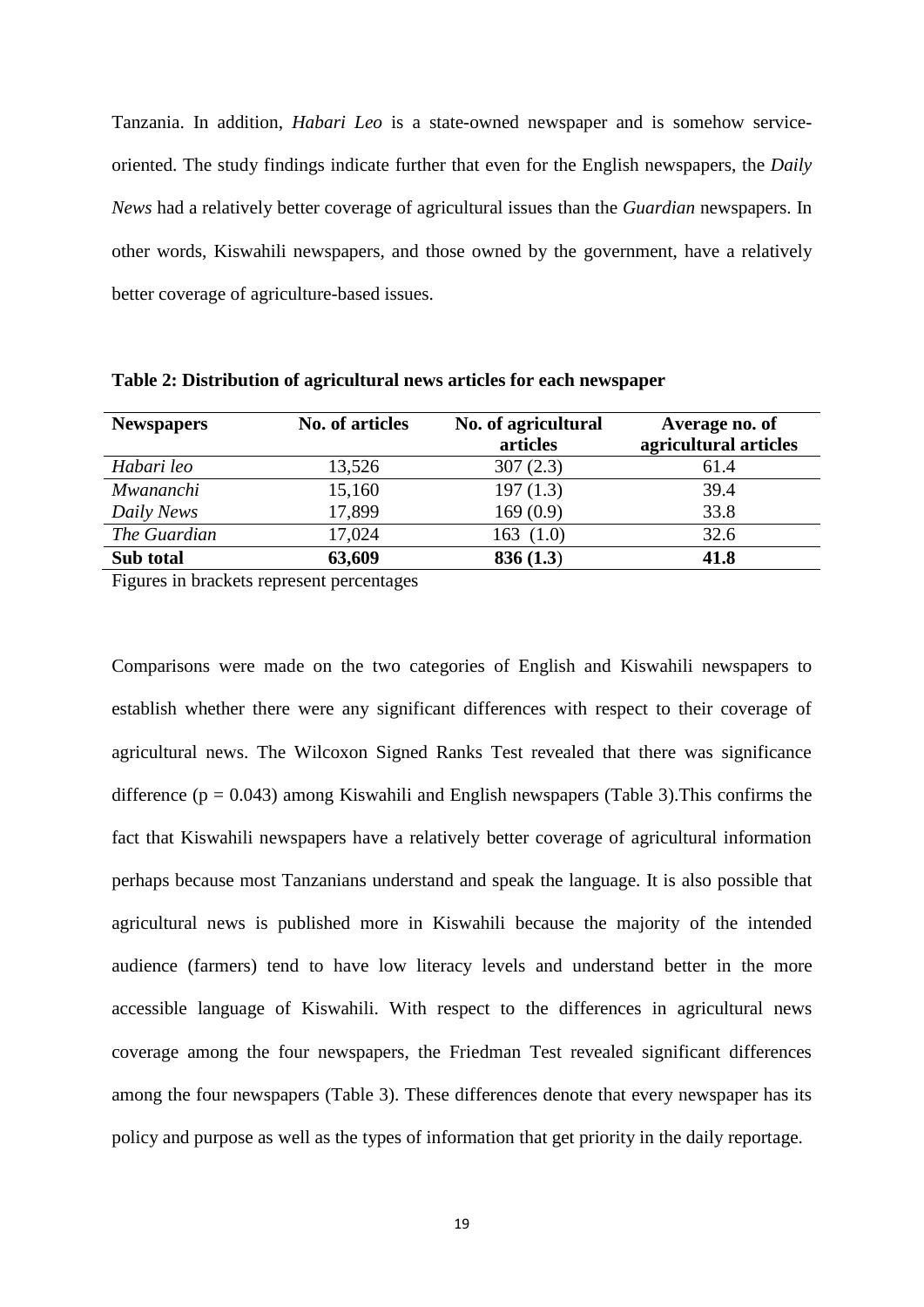| <b>Variables</b>                                | <b>Categories</b>                                     | P - value |
|-------------------------------------------------|-------------------------------------------------------|-----------|
| Coverage of agricultural news by language       | Kiswahili                                             | 0.043     |
|                                                 | English                                               |           |
| Coverage of agricultural news in each newspaper | Mwananchi<br>Habari Leo<br>The Guardian<br>Daily News | 0.043     |

**Table 2: Comparison of coverage among Newspapers**

The study also examined whether there were differences between one newspaper and another. The Wilcoxon Signed Ranks Test shows that there was a statistically significant difference between *Habari Leo* and the *Daily News* (p = 0.043) (Table 4). This difference is, perhaps, a result of the languages used in these two newspapers despite both being state-owned newspapers operating under a similar editorial policy of the Tanzania Standard Newspapers (TSN).

**Table 3: Comparison of reporting among newspapers**

| <b>Variable</b>     | <b>Categories</b>                  | p- value |
|---------------------|------------------------------------|----------|
| Newspapers coverage | Habari Leo vs. Mwananchi           | 0.080    |
|                     | <i>Habari Leo</i> vs. The Guardian | 0.068    |
|                     | <i>Habari Leo</i> vs. Daily News   | 0.043    |

The degree of prominence, which is defined as the priority given to agricultural news in the newspapers, was also examined. The number of agricultural news articles that appeared on the front pages was counted against the total number of agricultural articles. The findings indicate that, of the 836 agricultural articles that were published in the four newspapers in all the five years under review, only 41 (4.9%) got priority by being placed them on the front pages of the newspapers. The proportion of agricultural articles on the front pages ranged from 0.8 percent in 2012 and 11.4 percent in 2011 (Table 5). These findings confirm earlier results from studies such as those of Narayana and Kumar (2009) who found that *Prajavani*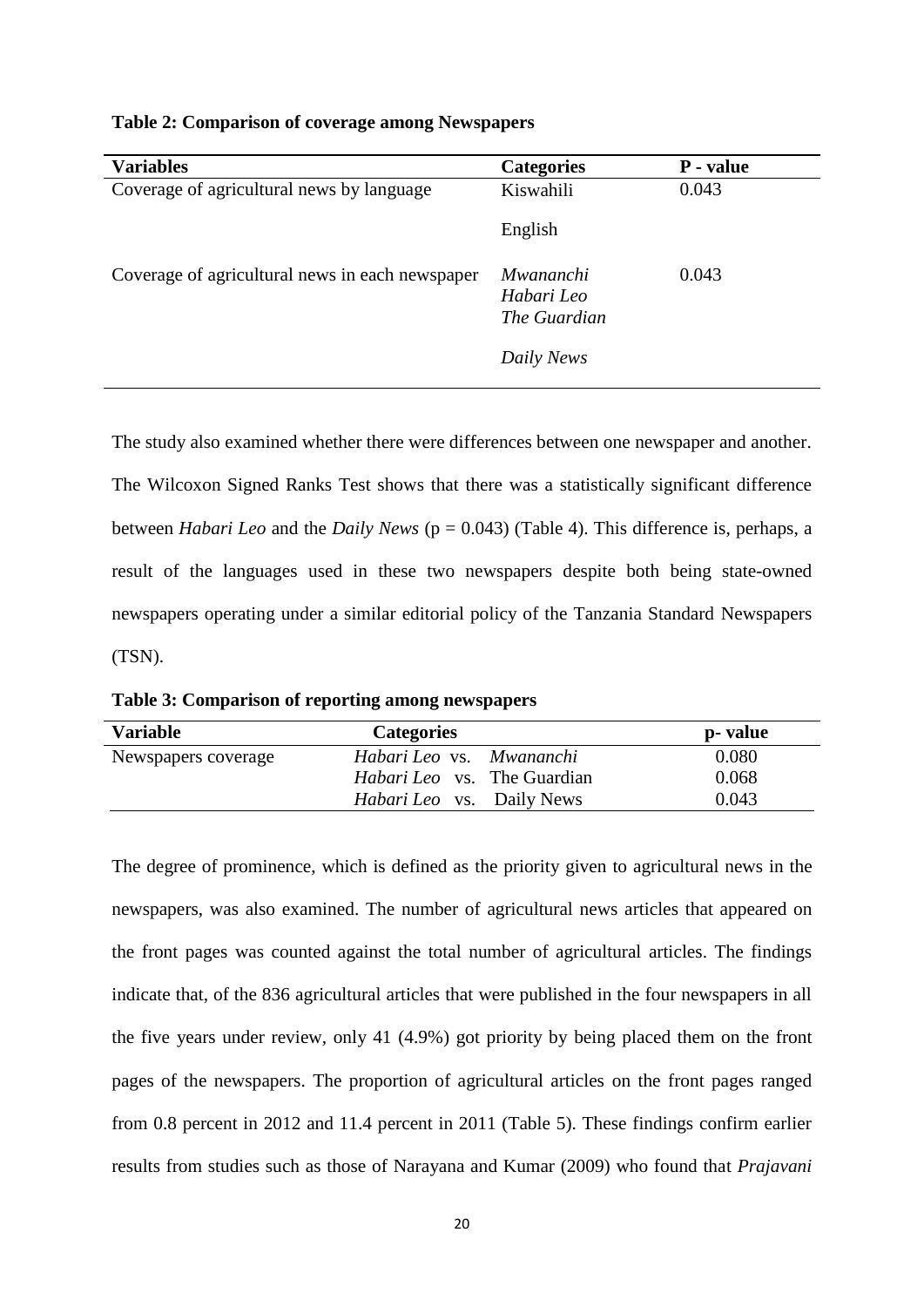newspaper in India devoted least amount of space on its front pages to agricultural news and almost 93 percent of agricultural stories were published in the inside pages. Similarly, Ifeanyi-Obi and Agumagu (2008) reported that agricultural news was not considered important enough be published as lead stories in Nigerian newspapers. Usually, publishers of newspapers sell their editions using catchy and well-crafted headlines which motivate readers to buy the papers. These findings suggest that agricultural information is not considered by newspaper editors and owners as important enough to attract the readers.

| Year             | <b>Newspaper</b> | <b>No. of Agricultural</b><br>articles | No. of articles in front<br>pages |
|------------------|------------------|----------------------------------------|-----------------------------------|
| 2009             | <b>Mwananchi</b> | 24                                     | 1(4.16)                           |
|                  | Habari Leo       | 64                                     | 3(4.6)                            |
|                  | The Guardian     | 14                                     | 2(14.2)                           |
|                  | Daily News       | 21                                     | 2(9.5)                            |
| <b>Sub Total</b> |                  | 123                                    | 8(6.5)                            |
| 2010             | Mwananchi        | 24                                     | 1(4.1)                            |
|                  | Habari Leo       | 37                                     | 3(8.1)                            |
|                  | The Guardian     | 14                                     | 2(14.2)                           |
|                  | Daily News       | 26                                     | 1(3.8)                            |
| <b>Sub Total</b> |                  | 101                                    | 7(6.9)                            |
| 2011             | Mwananchi        | 35                                     | 3(8.5)                            |
|                  | Habari Leo       | 53                                     | 4(7.5)                            |
|                  | The Guardian     | 53                                     | 8(15.0)                           |
|                  | Daily News       | 34                                     | 5(14.7)                           |
| <b>Sub Total</b> |                  | 175                                    | 20(11.4)                          |
| 2012             | Mwananchi        | 71                                     | 0(0.0)                            |
|                  | Habari Leo       | 69                                     | 1(1.4)                            |
|                  | The Guardian     | 42                                     | 1(2.3)                            |
|                  | Daily News       | 55                                     | 0(0)                              |
| <b>Sub Total</b> |                  | 237                                    | 2(0.8)                            |
| 2013             | Mwananchi        | 43                                     | 0(0.0)                            |
|                  | Habari Leo       | 84                                     | 1(1.19)                           |
|                  | The Guardian     | 40                                     | 2(5.0)                            |
|                  | Daily News       | 33                                     | 1(3.03)                           |
| <b>Sub Total</b> |                  | 200                                    | 4(2)                              |
| <b>Total</b>     |                  | 836                                    | 41 (4.90)                         |

| Table 4: Prominence of agricultural information placed in newspapers |  |  |
|----------------------------------------------------------------------|--|--|
|                                                                      |  |  |

Figures in brackets represent percentage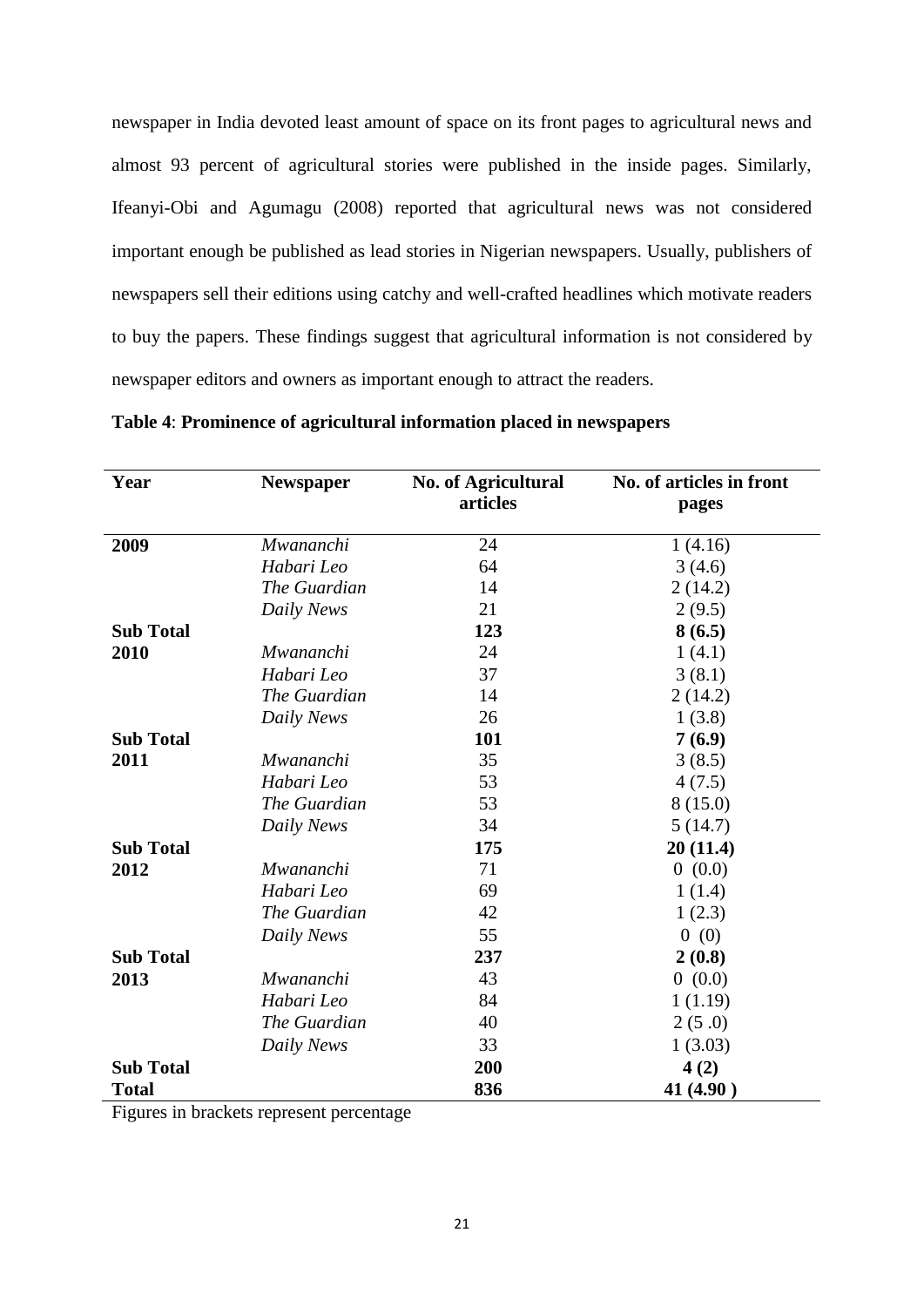The results presented in Table 6 indicate that the coverage of agricultural information in relation to other topics in all the five years (2009-2013) was very low (1.3%). On average, advertisements and business issues occupied the largest proportion (26.9%), followed by political issues (24.5%), sports and entertainment (21.9 %) and other issues such as mining, tourism and investments (25.3%). Advertisements led the coverage in 2009, 2011 and 2013 in all the four newspapers whereas "other" issues led the coverage in all newspapers in 2012. Political issues dominated the coverage in all the four newspapers in 2010, perhaps, because this was the election year in the country. The results of this study are in agreement with those of Oladele and Boago (2011) who found that the coverage of daily newspapers by both government and private newspapers in Botswana was dominated by advertisements and that agriculture was given little coverage. The results are also in agreement with MCT (2012) report which argues that newspapers in Tanzania cannot survive on circulation income alone without revenue generated through advertisements.

| <b>Years</b> | <b>Newspapers</b> | <b>Total</b><br>no. of<br>articles | <b>Agriculture</b> | <b>Politics</b> | <b>Advertisements</b><br>and Business | <b>Sports and</b><br><b>Entertainment</b> | <b>Others</b>  |
|--------------|-------------------|------------------------------------|--------------------|-----------------|---------------------------------------|-------------------------------------------|----------------|
| 2009         | Mwananchi         | 2880                               | 24                 | 824             | 706                                   | 610                                       | 716            |
|              | Habari Leo        | 2677                               | 64                 | 528             | 782                                   | 560                                       | 716            |
|              | Guardian          | 3465                               | 14                 | 579             | 1193                                  | 903                                       | 777            |
|              | Daily News        | 3542                               | 21                 | 804             | 980                                   | 845                                       | 892            |
| Sub<br>total |                   | 12564                              | 123(0.9)           | 2735<br>(21.7)  | 3661 (29.1)                           | 2918(23.2)                                | 3101<br>(24.6) |
| 2010         | Mwananchi         | 3058                               | 24                 | 1064            | 628                                   | 557                                       | 785            |
|              | Habari Leo        | 2616                               | 37                 | 754             | 601                                   | 610                                       | 614            |
|              | Guardian          | 3528                               | 14                 | 1127            | 999                                   | 503                                       | 885            |
|              | Daily News        | 3535                               | 26                 | 977             | 851                                   | 610                                       | 1071           |
| Sub<br>total |                   | 12737                              | 101(0.7)           | 3922<br>(30.7)  | 3079 (24.1)                           | 2280(17.9)                                | 3355<br>(26.3) |
| 2011         | Mwananchi         | 3259                               | 35                 | 839             | 835                                   | 714                                       | 836            |
|              | Habari Leo        | 2933                               | 53                 | 657             | 820                                   | 731                                       | 672            |
|              | Guardian          | 2936                               | 53                 | 654             | 994                                   | 516                                       | 719            |
|              | Daily News        | 4102                               | 34                 | 930             | 1075                                  | 999                                       | 1064           |
| Sub          |                   | 13230                              | 175(1.3)           | 3080            | 3724 (28.1)                           | 2960(22.3)                                | 3291           |
| total        |                   |                                    |                    | (23.2)          |                                       |                                           | (24.8)         |
| 2012         | Mwananchi         | 3171                               | 71                 | 788             | 776                                   | 667                                       | 869            |
|              | Habari Leo        | 2701                               | 69                 | 618             | 632                                   | 704                                       | 678            |

**Table 5: Coverage of various topics in newspapers**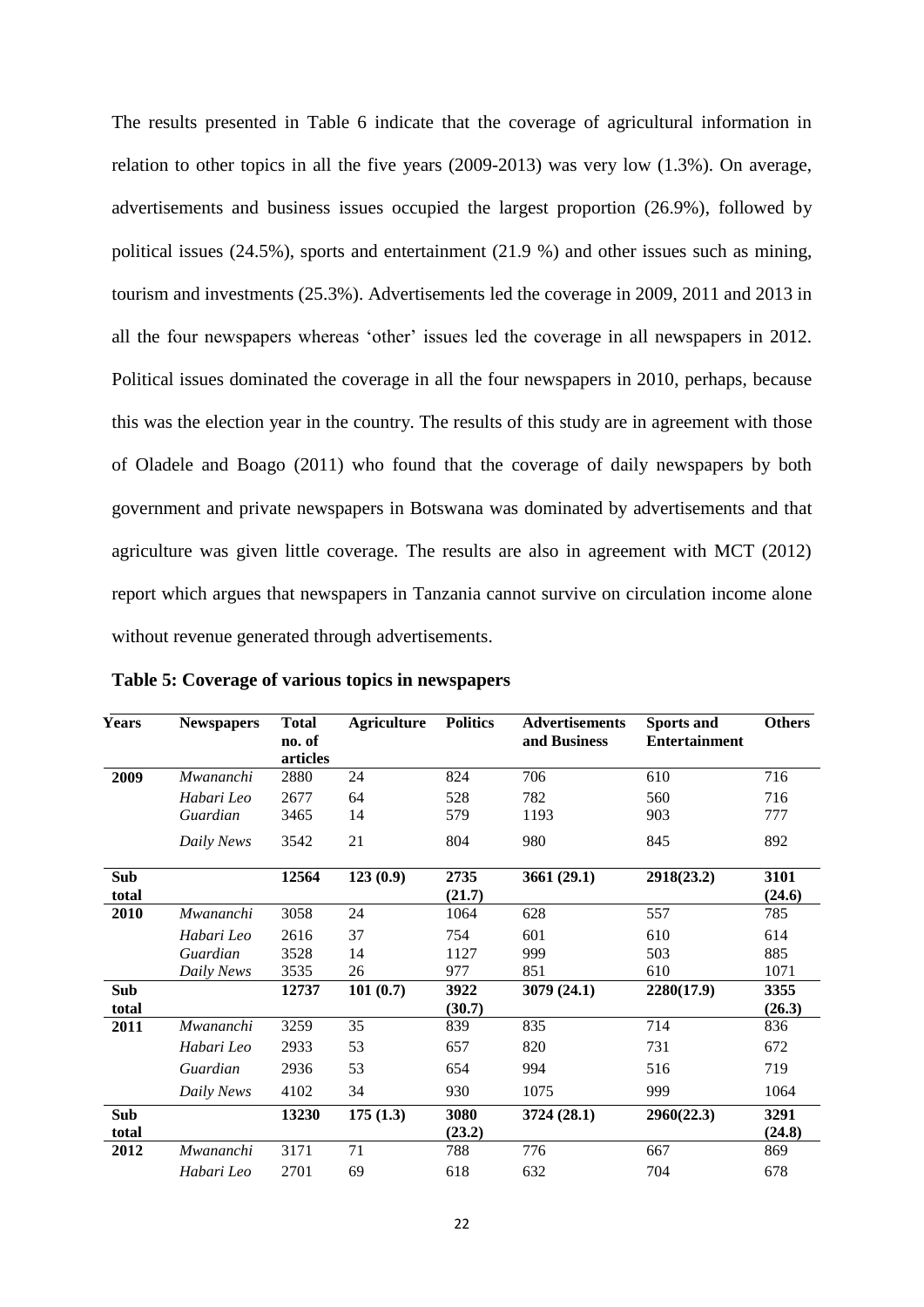|                     | Guardian   | 2784   | 42       | 665            | 788        | 514        | 775            |
|---------------------|------------|--------|----------|----------------|------------|------------|----------------|
|                     | Daily News | 3682   | 55       | 801            | 967        | 906        | 953            |
| <b>Sub</b><br>total |            | 12338  | 237(1.9) | 2872<br>(23.2) | 3163(26.6) | 2791(22.6) | 3275<br>(26.5) |
| 2013                | Mwananchi  | 2792   | 43       | 690            | 678        | 689        | 692            |
|                     | Habari Leo | 2599   | 84       | 636            | 811        | 633        | 535            |
|                     | Guardian   | 4311   | 40       | 1058           | 1164       | 1029       | 1020           |
|                     | Daily News | 3038   | 33       | 618            | 851        | 670        | 866            |
| Sub<br>total        |            | 12740  | 200(1.5) | 3002<br>(23.5) | 3504(27.5) | 3021(23.7) | 3113<br>(24.4) |
| <b>Total</b>        |            | 63,609 | 836      | 15,611         | 17131      | 13970      | 16135          |

Figures in brackets represent percentages

## **Conclusions and Recommendations**

The study findings and discussions indicate that the coverage of agricultural information in the Tanzania"s newspapers is generally very low. Similarly, the priority agricultural information gets when it comes to front-page treatment in the newspapers is minimal. On the other hand, to advertisements and business, politics, sports and entertainment, and others issues get more frequency and prominence in coverage than agriculture-based information. Kiswahili newspapers have a relatively better coverage of agricultural information than English newspapers. Also, state-owned newspapers have a relatively better coverage of agricultural information than privately owned newspapers. Therefore, it is recommended that newspaper publishers should deliberately increase the coverage of agricultural news in a bid to foster sustainable agricultural development. The government should also formulate and institute policies that ensure increased coverage of developmental topics, particularly those in agriculture in the newspapers.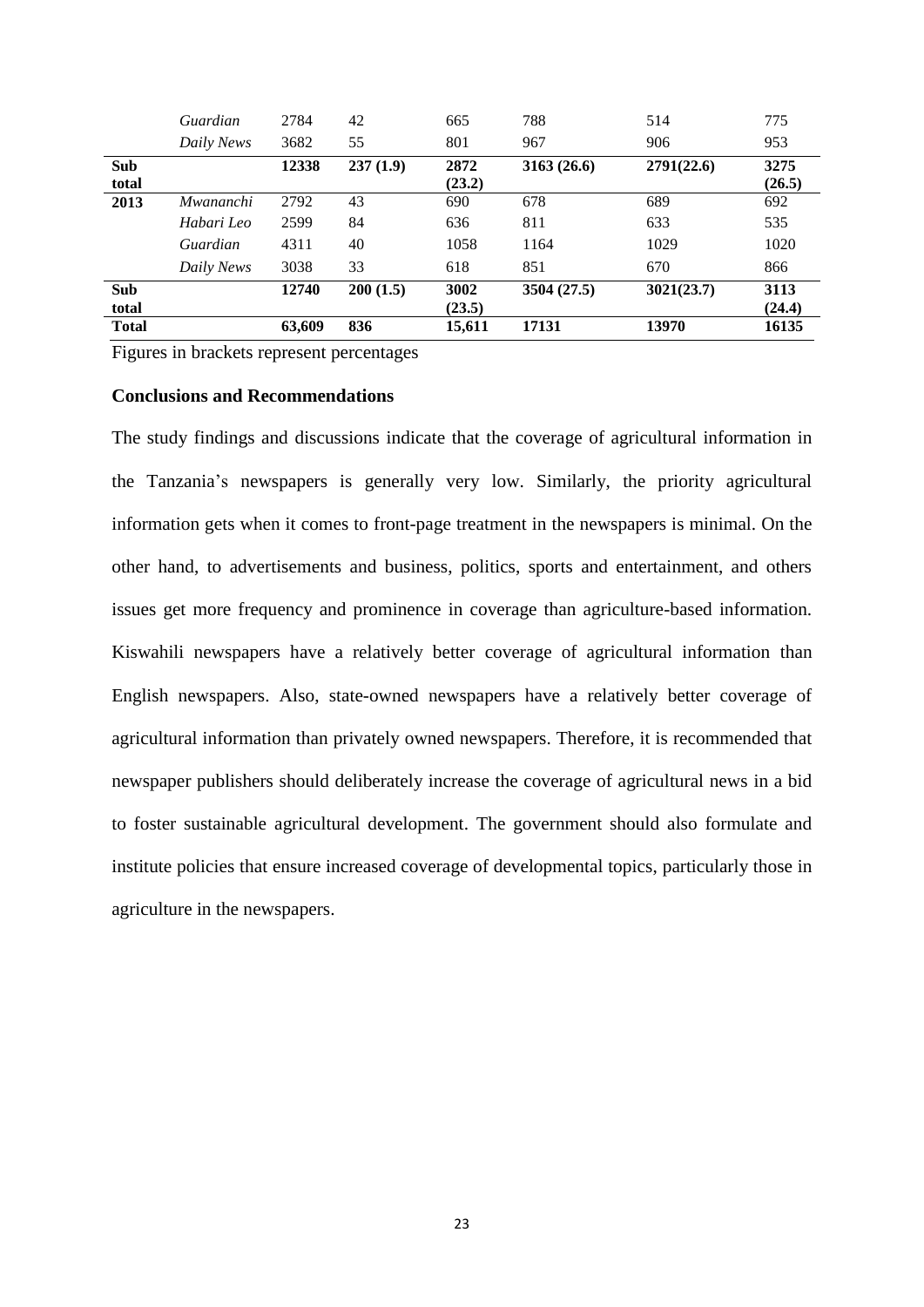## **References**

- Aiyesimoju, A. & Awoniyi, S. (2012). Newspaper reportage and its effect towards enhancing agricultural and environmental sustainability in Nigeria. *Journal of Business and Management, 1*(6): 19-22
- Allyoucanread (2014). Top 20 Tanzania newspapers and news site. [http://www. allyoucanread.com/Tanzania-newspapers] site visited on 20/4/ 2014.
- Babu, S.C., Claire, J.G., Kwadwo, A., Okwu, K., & Dauda, P. (2011). Farmer's information needs and search behaviours: Case study in Tamil Nadu, India. International Food Policy Research Institute. 1-53pp.
- Byamugisha, H.M., Ikoja-Odongo, R., Nasinyama, G.W., & Lwasa, S. (2008). Information. seeking and use among urban farmers in Kampala district, Uganda. World conference Tokyo University of Agriculture, Tokyo, Japan, 24 - 27 August, 2008.
- Daudu, S., Chado, S.S., & Igbashal, A.A. (2009). Agricultural information sources utilized by farmers in Benue state, Nigeria. *Publication Agriculture and Technology,* 5 (1): 39- 48.
- Hassan, M.S., Shafrril, H.A.M., Samah, B., Asnarulkhad, A.S., & Ramli, S.A. (2009). Receiving the agriculture information through mass media and interpersonal sources among the rural community American. *Journal of Agricultural and Biological Sciences, 6* (3): 451-461.
- Ifeanyi-Obi, C.C. & Agumagu, A.C. (2008). Agricultural news coverage in selected Nigerian newspapers (2005 and 2006). *Social Sciences, 3*(8): 578–582.
- Kayode, J. & Adeniran, R. (2012). Nigerian millennium development goals: The role of the media. *Itupale online Journal of African Studies, 4* (1): 1-17.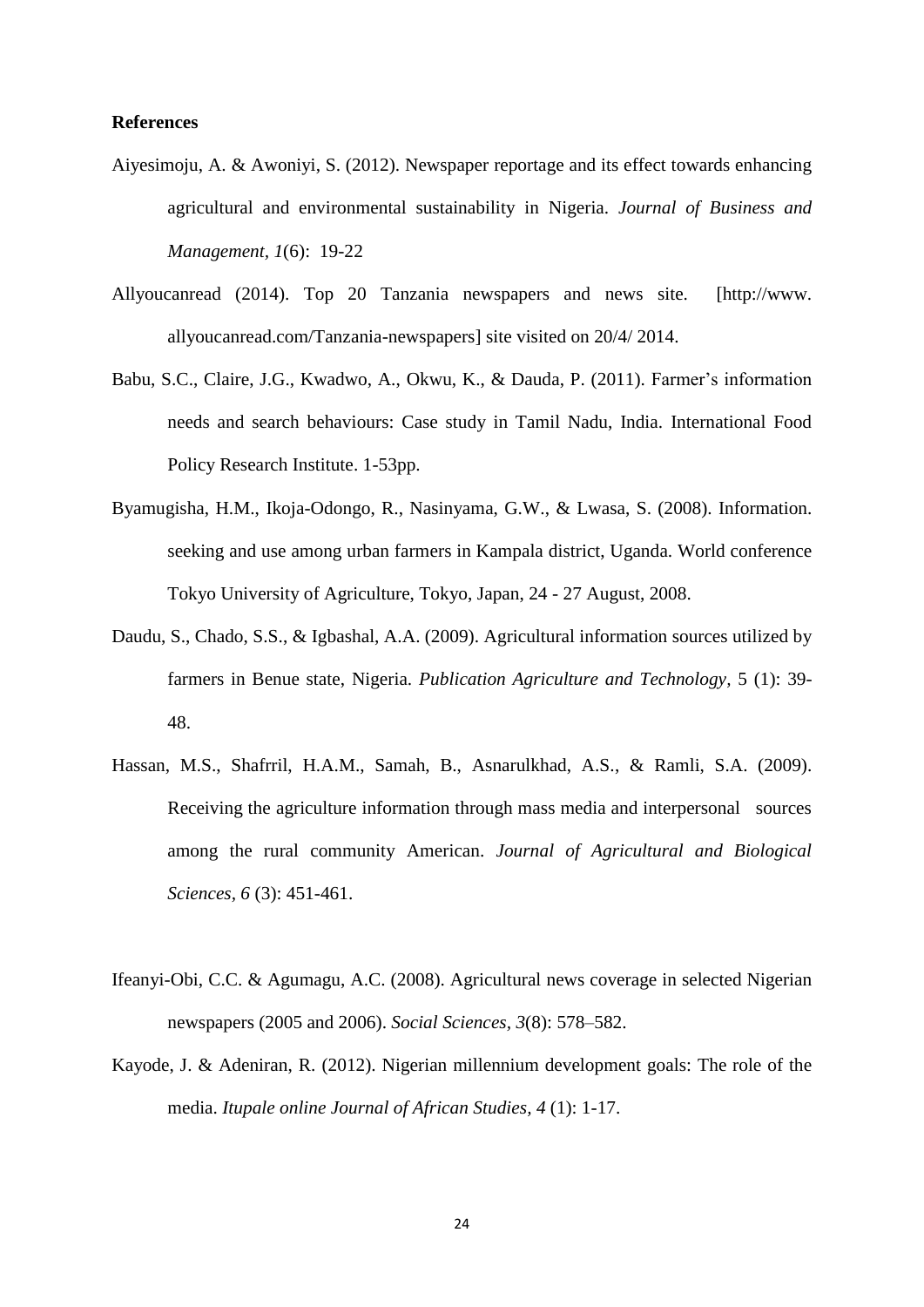- Kumar, A., Praduman, K., & Alakh, N. S. (2011). Rural poverty and agricultural growth in India: Implications for the twelfth five year plan*. Indian Journal of Agricultural Economics, 66* (3): 269-278.
- MCT (2014). *State of the Media Report*.

[http://www.mct.or.tz/index.php/component/content/article/63-publications/153-stateof-media-reports] site visited on 19/4/2015.

- Mtega, W.P. & Benard, R. (2013). The state of rural information and communication services in Tanzania. *International Journal of Information and Communication Technology Research, 3* (2): 1-10.
- Narayana, U. and Kumar, S.(2009)*.* Content analysis of agricultural news coverage in leading language dailies of India. *Karnataka University Journal of Communication, 1*(1):1-14.
- Nazari, M.R. and Hassan, M.S.B.H. (2011). The role of television in enhancement of farmers" agricultural knowledge. *African Journal of Agricultural Research, 6* (4): 931-936.
- Okorie, N. & Oyedepo, T. (2011). Newspaper reportage and its effects towards promoting agricultural development in Nigeria. *Journal of Media and Communication Studies, 3*(2): 27-32.
- Oladele, I.O. & Boago, C. (2011). Effect of information communication technology on agricultural information access among researchers, extension agents and farmers in South Western Nigeria. *Journal of Agriculture and Food Information, 12*, 167-176.
- Ovwigbo, B.O. & Orogun, P. (2013). Preliminary assessment of newspaper coverage of agricultural news in Delta State: *Sustainable Agriculture Research, 2*(3): 1-6.
- PADEP (2010). Tanzania challenges moving from subsistence to profit. [http://www. oecd.org/countries/tanzania/40534097.pdf] site visited on 14/12/2013.